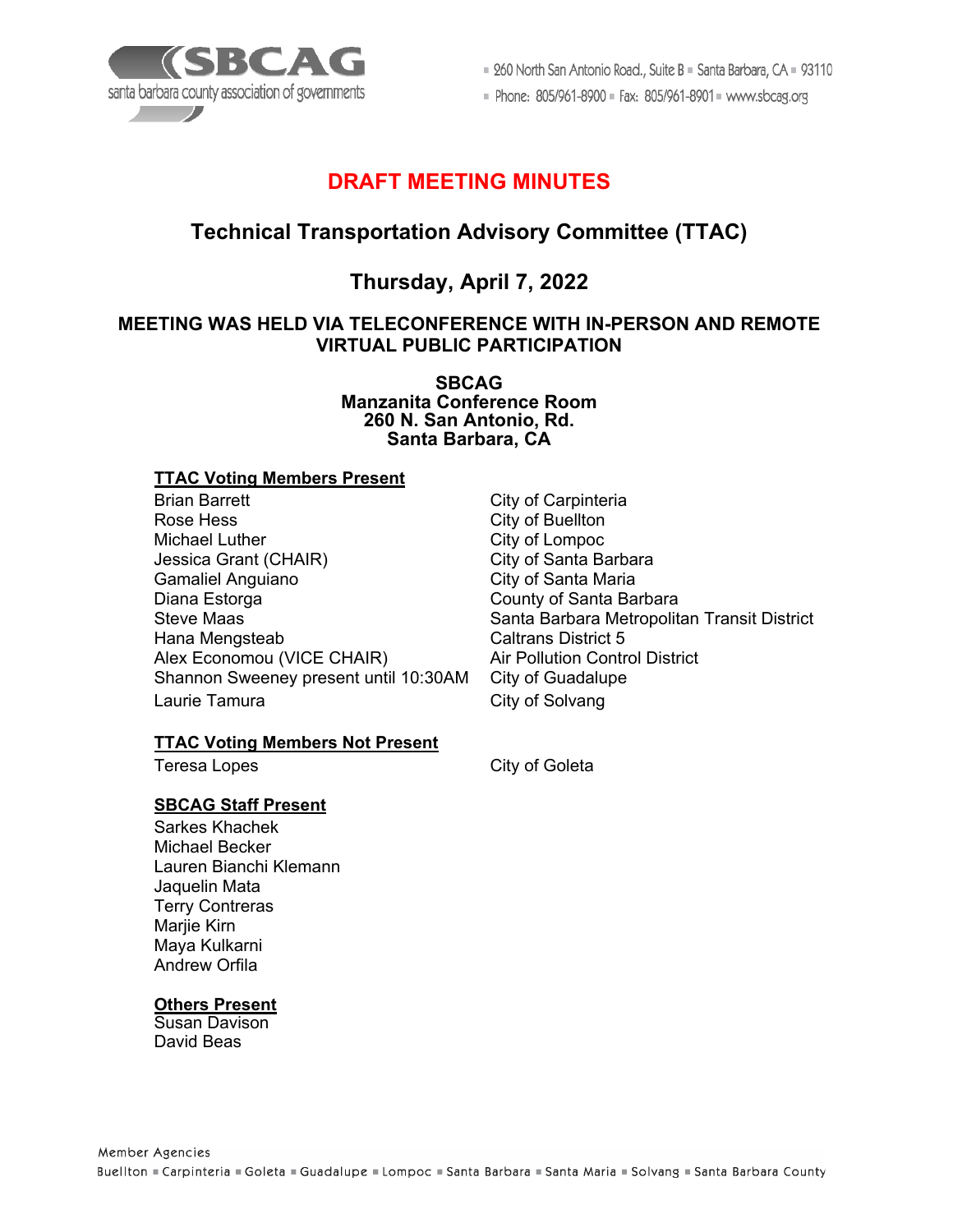- 1. CALL TO ORDER Chair Grant called the meeting to order at 9:00 AM and initiated a roll call.
- 2. PUBLIC COMMENT Chair Grant asked for public comment and there was none.

### 3. APPROVAL OF CONSENT CALENDAR (A-B)

- A. Approval of TTAC Minutes *Approve Minutes from the March 3, 2022 TTAC meeting.*
- B. Reconsider The Circumstances Of The Covid-19 State Of Emergency *Reconsider the circumstances of the COVID-19 state of emergency;* 
	- *1. Consider whether state or local officials continue to impose or recommend measures to promote social distancing;*
	- *2. Find that the SBCAG Board has reconsidered the circumstances of the state of emergency, and that State or local officials continue to impose or recommend measures to promote social distancing; and*
	- *3. Direct Staff to continue to notice and hold hearings as remote hearings consistent with Government Code § 54953(e)(3).*

Motion was made to approve Consent Calendar.

| Motion:         | Maas                                                                                           | Second: Economu |  |  |
|-----------------|------------------------------------------------------------------------------------------------|-----------------|--|--|
| Motion carried: | 11-0                                                                                           |                 |  |  |
| Yes:            | Barrett, Hess, Luther, Grant, Maas, Anguiano, Mengsteab, Economou,<br>Estorga, Sweeney, Tamura |                 |  |  |
| No:             | <b>None</b>                                                                                    |                 |  |  |
| Abstention:     | <b>None</b>                                                                                    |                 |  |  |
| Absent:         | Lopes                                                                                          |                 |  |  |

- 4. TTAC Advance Calendar *Receive Advance Calendar on future TTAC items.*
- 5. TTAC Announcements *Receive announcements from SBCAG staff on items relevant to TTAC members.*
- 6. DRAFT MEASURE A PROGRAM OF PROJECTS *Receive presentation on Draft Measure A Program of Projects for Fiscal Years 2022/23 to 26/27 and provide comments to staff.*

Presentation only therefore no action was taken.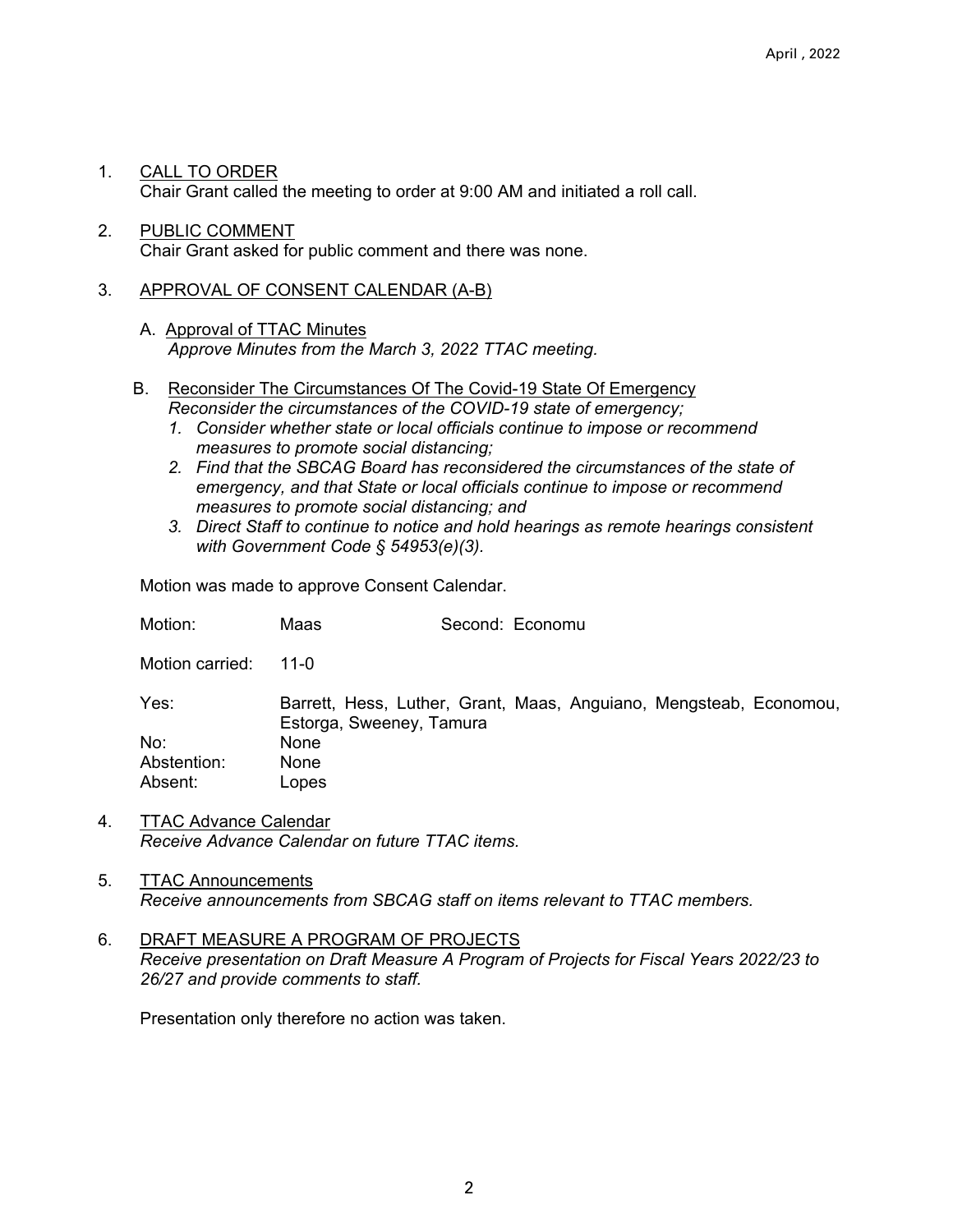### 7. FTA 5311 PROGRAM OF PROJECTS AND AMENDMENT 3 TO THE FEDERAL TRANSPORTATION IMPROVEMENT PROGRAM

- *A. Recommend the SBCAG board approve the Program of Projects for Federal Transit Administration Section 5311 non-urbanized area transit funds in Santa Barbara County for Federal Fiscal Year 2022/23.*
- *B. Review a draft of Formal Amendment 7 to the 2021 Federal Transportation Improvement Program (FTIP) and recommend approval to the SBCAG Board in April 2022.*

Motion was made to approve Consent Calendar.

Motion: Sweeney Second: Barrett

Motion carried: 11-0

Yes: Barrett, Hess, Luther, Grant, Maas, Anguiano, Mengsteab, Economou, Estorga, Sweeney, Tamura No: None Abstention: None Absent: Lopes

#### 8. SB1 AND CTC UPDATES

*Receive updates on CTC's programs, policies and activities including Senate Bill 1 (SB1) programs, Road Charge Technical Advisory Committee and Equity Advisory Roundtable.* 

Update only therefore no action was taken.

9. ACTIVE TRANSPORTATION PROGRAM (ATP) UPDATE *Receive update on Active Transportation Program workshops and upcoming call for projects.*

Update only therefore no action was taken.

#### 10. FEDERAL BIPARTISAN INFRASTRUCTURE BILL (BIL) UPDATE *Receive a presentation on BIL.*

Update only therefore no action was taken.

11. ADJOURN

Chair Grant adjourned the meeting at 9:29 AM.

The next meeting will be conducted virtually on May 5, 2022.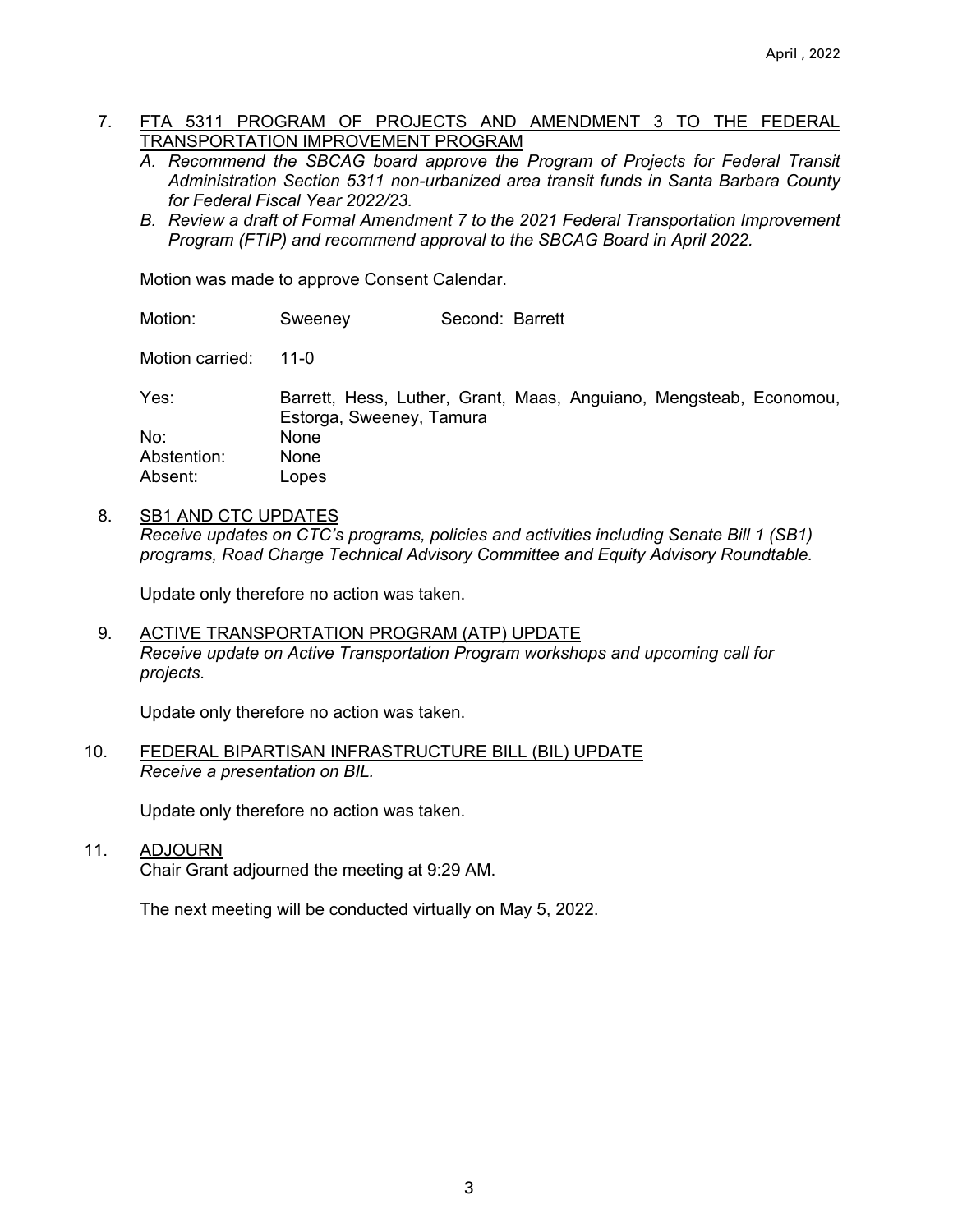

■ 260 North San Antonio Road., Suite B ■ Santa Barbara, CA ■ 93110

Phone: 805/961-8900 - Fax: 805/961-8901 - www.sbcag.org

# **DRAFT MEETING MINUTES**

# **Joint Technical Advisory Committee (JTAC)**

# **Meeting Agenda**

# **Thursday, April 7, 2022**

## **MEETING WAS HELD VIA TELECONFERENCE WITH IN-PERSON AND REMOTE VIRTUAL PUBLIC PARTICIPATION**

**SBCAG Manzanita Conference Room 260 N. San Antonio, Rd. Santa Barbara, CA**

### **JTAC Voting Members Present (17)**

Rose Hess **City of Buellton** Anne Wells (CO - CHAIR) City of Goleta<br>Nick Bobroff Carp City of Carpint Brian Barrett City of Carpinteria Shannon Sweeney Michael Luther City of Lompoc Brian Halvorson **City of Lompoc** Laurie Tamura<br>
Jessica Grant (CO - CHAIR) City of Santa Barbara Jessica Grant (CO - CHAIR) Timmy Bolton City of Santa Barbara Frank Albro **City of Santa Maria** Selena Evilsizor **County of Santa Barbara** Diana Estorga **County of Santa Barbara** Alex Economou Air Pollution Control District Hana Mengsteab Caltrans

## **JTAC Voting Members Absent (3)**

Teresa Lopes City of Goleta

## **SBCAG Staff Present (9)**

Mariie Kirn Sarkes Khachek Michael Becker Lauren Bianchi Klemann Jaquelin Mata

City of Carpinteria City of Santa Maria Steve Maas Nation Santa Barbara Metropolitan Transit District

Rodger Olds **City of Solvang** City of Buellton

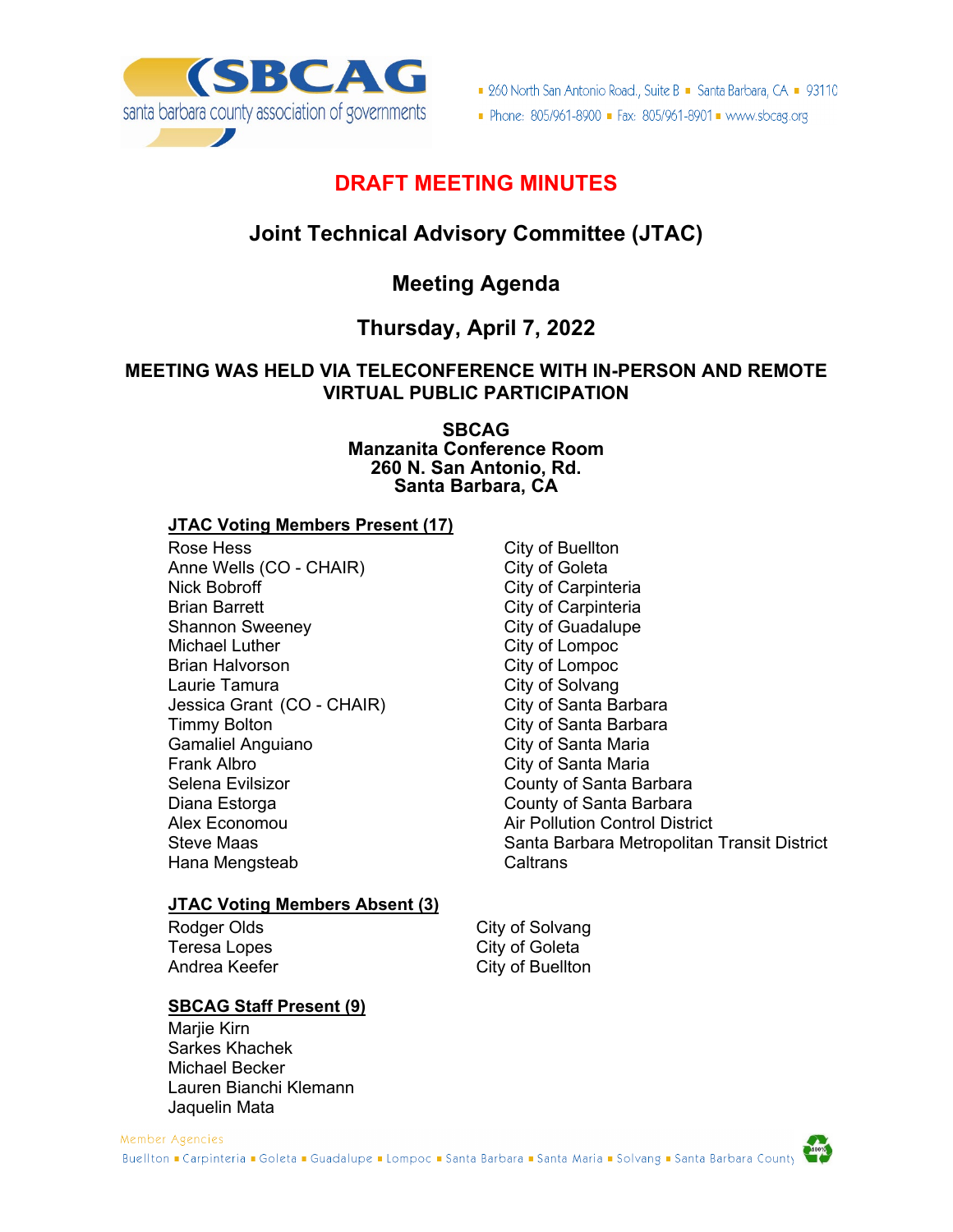Terry Contreras Maya Kulkarni Andrew Orfila Fred Luna

#### **Others Present (11)**

Melissa Streder Hillary Blackerby Susan Davidson Mark Friedlander Andy Newkirk Eleanor Gartner Susan Davidson Gabe Ruiz Jenna Espinosa Oswaldo Martinez Tony D. Pastore

#### 1. CALL TO ORDER

JTAC Co – Chair Wells called the meeting to order at 9:31 AM and initiated a round of introductions.

#### 2. RECONSIDER THE CIRCUMSTANCES OF THE COVID-19 STATE OF EMERGENCY

- A. Reconsider the circumstances of the COVID-19 state of emergency;
- B. Consider whether state or local officials continue to impose or recommend measures to promote social distancing;
- C. Find that the SBCAG Board has reconsidered the circumstances of the state of emergency, and that State or local officials continue to impose or recommend measures to promote social distancing; and
- D. Direct Staff to continue to notice and hold hearings as remote hearings consistent with Government Code § 54953(e)(3).

Motion made to approve staff recommendations.

Motion: Bolton Second: Sweeney Motion carried: 17-0 Yes: Hess, Wells, Bobroff, Barrett, Sweeney, Luther, Halvorson, Tamura, Grant, Bolton, Anguiano, Albro, Evilsizor, Estorga, Economou, Maas, Mengsteab No: None Abstention: None Absent: Olds, Lopes, Keefer

- 3. PUBLIC COMMENT JTAC Co – Chair asked for public comment and there was none. .
- 4. APPROVAL OF JTAC MINUTES *Approve Minutes from January 6, 2022 JTAC meeting.*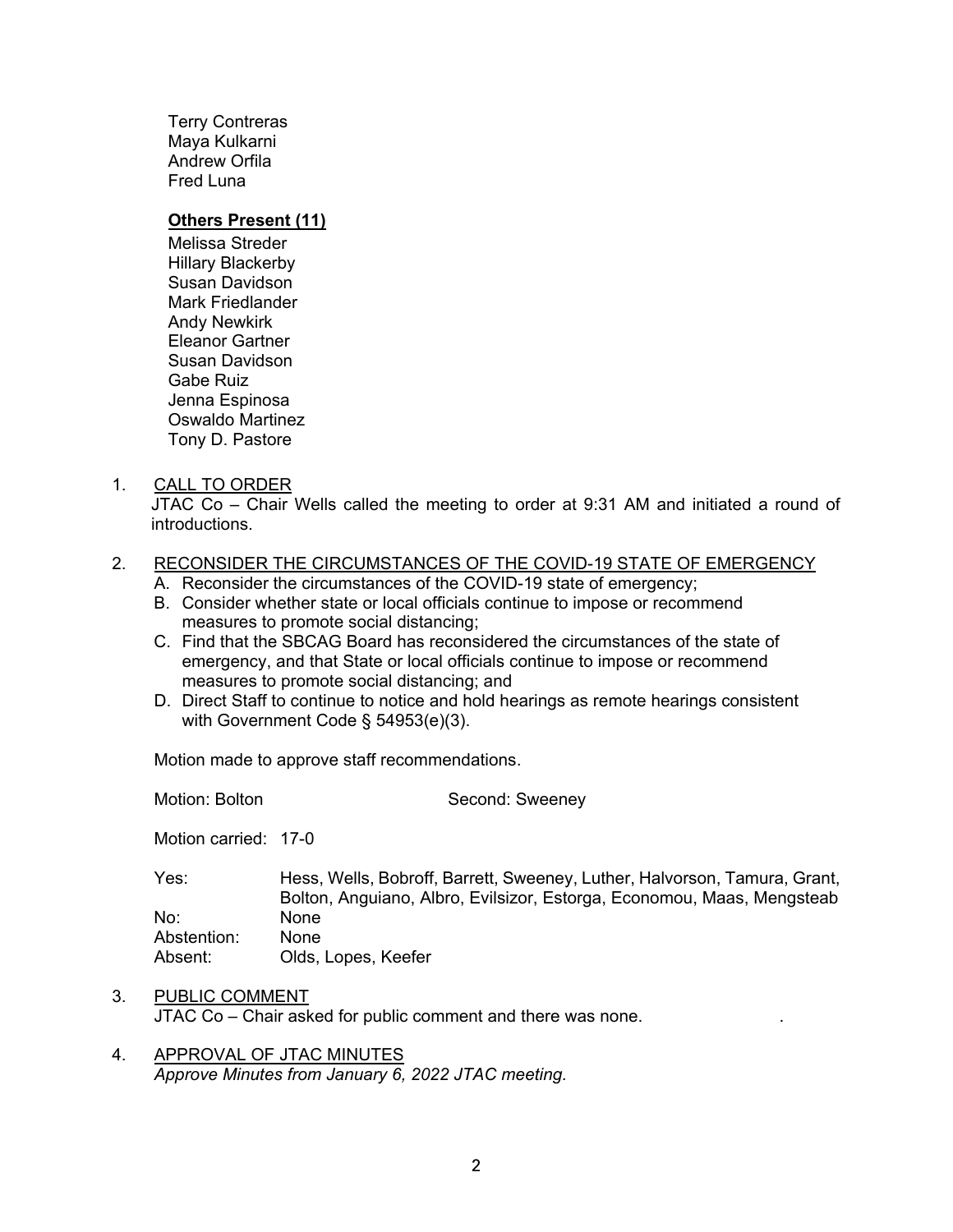Motion made to approve the January 6, 2022 JTAC minutes.

Motion: Bolton Second: Sweeney

Motion carried: 16-0-1

| Yes:        | Hess, Wells, Bobroff, Barrett, Sweeney, Luther, Tamura, Grant, Bolton, |
|-------------|------------------------------------------------------------------------|
|             | Anguiano, Albro, Evilsizor, Estorga, Economou, Maas, Mengsteab         |
| No:         | None                                                                   |
| Abstention: | Brian Halvorson                                                        |
| Absent:     | Olds, Lopes, Keefer                                                    |

- 5. JTAC ADVANCE CALENDAR *Receive Advance Calendar on future JTAC items.*
- 6. JTAC ANNOUNCEMENTS *Receive announcements from SBCAG staff on items relevant to JTAC members.*
- 7. ONE-MINUTE COMMITTEE MEMBER REPORTS Committee Members and Alternates provided updates on the activities in their jurisdictions.
- 8. CENTRAL COAST COMMUNITY ENERGY PROGRAMS (NO STAFF REPORT) *Receive presentation on member agency programs provided by Central Coast Community Energy and new rates by PG&E and SCE as of March 1, 2022.*

Presentation only therefore no action was taken.

9. CALTRANS DISTRICT 5 ACTIVE TRANSPORTATION PLAN (NO STAFF REPORT) *Receive a presentation by Caltrans' staff on the final District 5 Active Transportation Plan.*

Presentation only therefore no action was taken.

10. FY 2022-23 OVERALL WORK PROGRAM AND BUDGET Recommend the SBCAG Board adopt the FY 2022-23 Overall Work Program and Budget.

Motion made to approve staff recommendation with an additional recommendation that SBCAG staff seek funding opportunities for housing so there is more assistance on housing related items in the future.

| Motion: Bolton                | Second: Albro                                                                                                           |
|-------------------------------|-------------------------------------------------------------------------------------------------------------------------|
| Motion carried: 15-0          |                                                                                                                         |
| Yes:                          | Hess, Wells, Bobroff, Barrett, Luther, Grant, Bolton, Anguiano, Albro,<br>Evilsizor, Estorga, Economou, Maas, Mengsteab |
| No:<br>Abstention:<br>Absent: | <b>None</b><br><b>None</b><br>Olds, Lopes, Keefer, Sweeney, Tamura                                                      |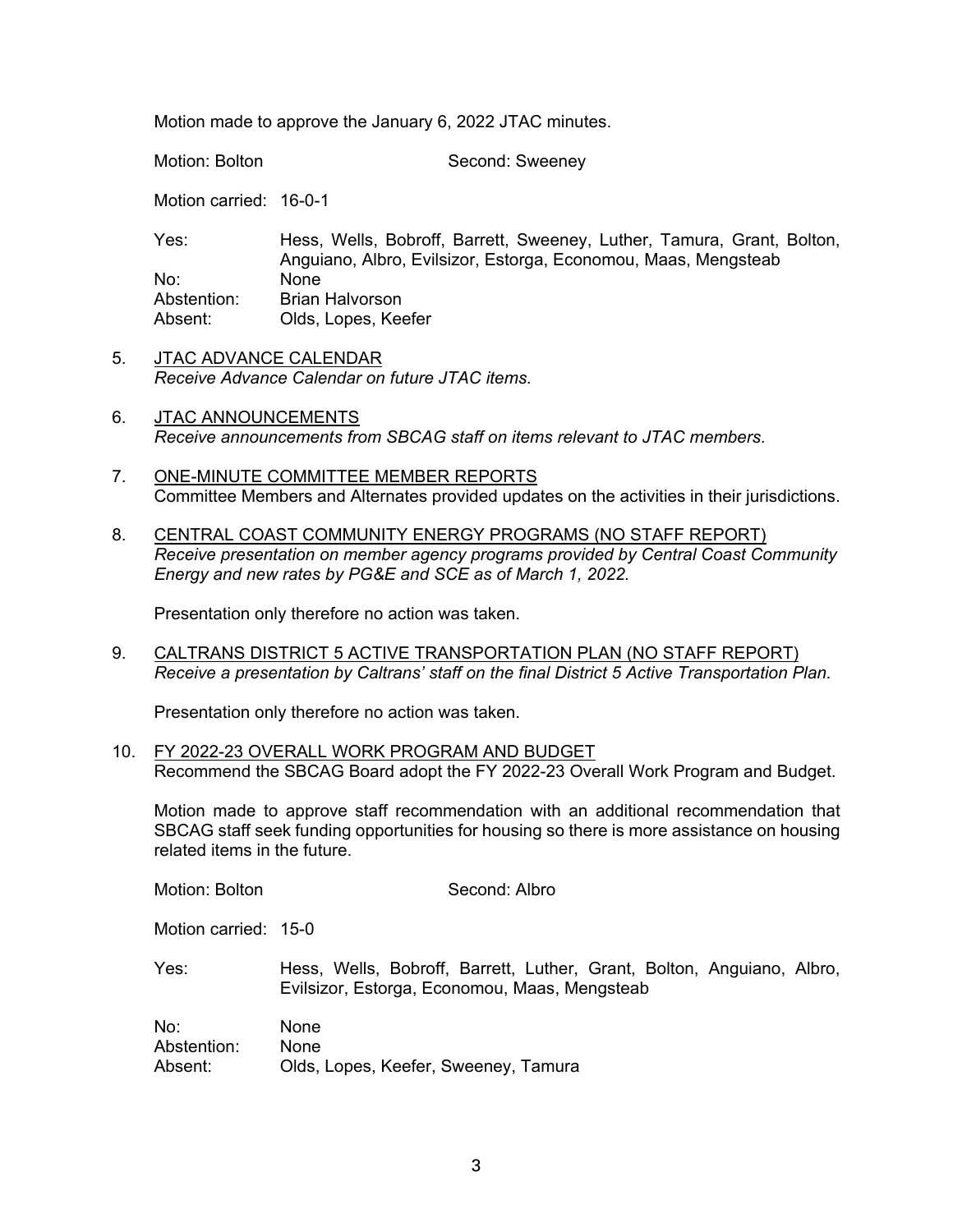11. REGIONAL EARLY ACTION PLANNING GRANTS (NO STAFF REPORT) *Receive an update on the progress of the Regional Early Action Planning Grants' program.*

Update only therefore no action was taken.

12 RESILIENCY PLANNING DISCUSSION (30 minutes) Discuss the region's needs for resiliency and adaption planning with the discussion led by the Resilient Cities Catalyst.

Information only therefore no action was taken.

13. ADJOURN. Co-Chair Wells adjourned the meeting at 11:14 AM

.

The next meeting will be conducted virtually on May 5, 2022.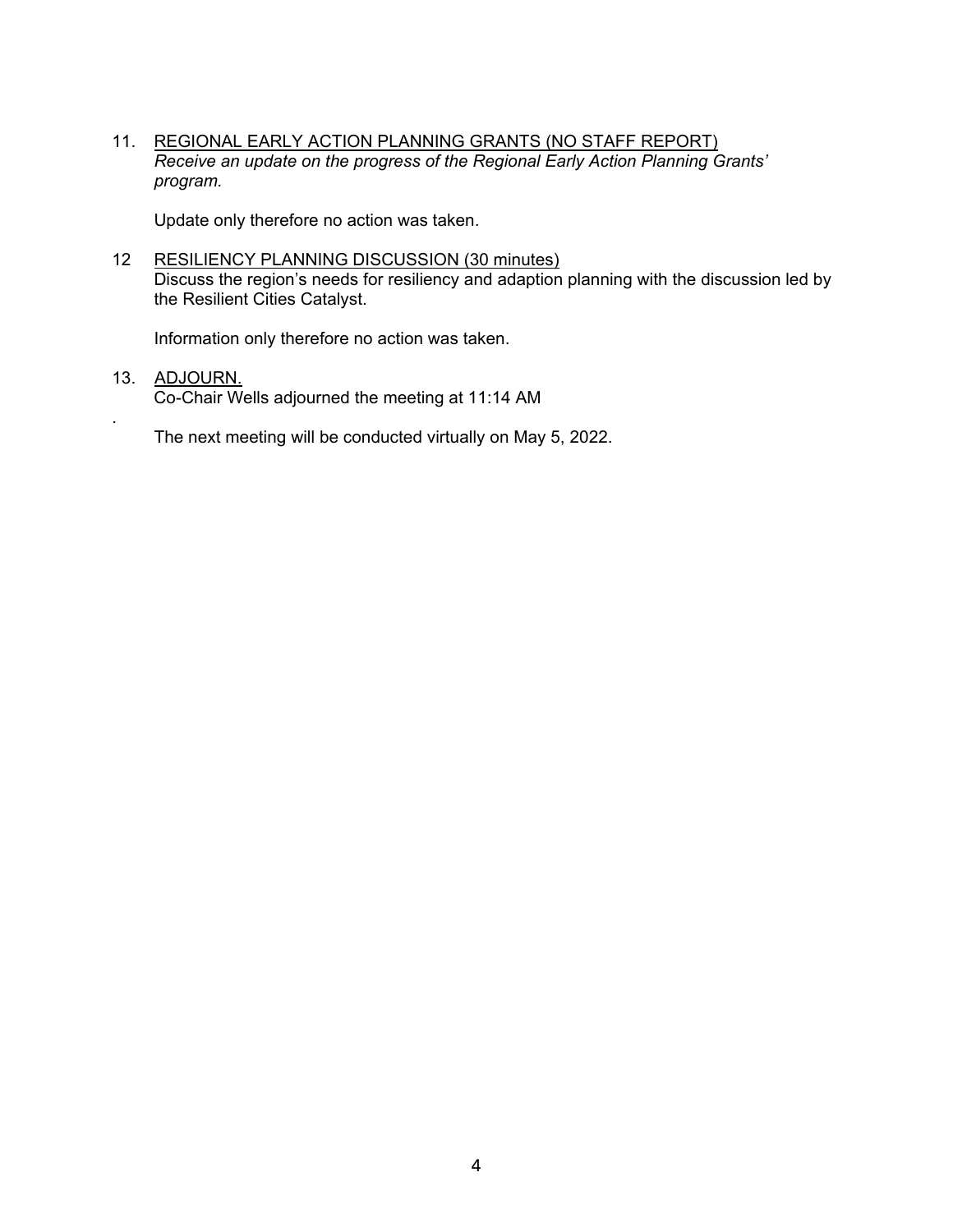

■ 260 North San Antonio Road., Suite B ■ Santa Barbara, CA ■ 93110

Phone: 805/961-8900 = Fax: 805/961-8901 = www.sbcag.org

# **DRAFT MEETING MINUTES**

# **Technical Transportation Advisory Committee (TTAC) Technical Planning Advisory Committee (TPAC) Joint Technical Advisory Committee (JTAC)**

# **Thursday, April 7, 2022**

### **MEETING WAS HELD VIA TELECONFERENCE WITH IN-PERSON AND REMOTE VIRTUAL PUBLIC PARTICIPATION**

**SBCAG Manzanita Conference Room 260 N. San Antonio, Rd. Santa Barbara, CA**

#### **TPAC Voting Members Present**

Nick Bobroff City of Carpinteria Anne Wells (CHAIR) City of Goleta<br>Brian Halvorson City of Lompoc Brian Halvorson Frank Albro **City of Santa Maria** 

Timmy Bolton City of Santa Barbara Selena Evilsizor County of Santa Barbara Alex Economou Air Pollution Control District

### **TPAC Voting Members Not Present**

Andrea Keefer City of Buellton Laurie Tamura City of Solvang

City of Guadalupe

### **SBCAG Staff Present**

Mariie Kirn Sarkes Khachek Mike Becker Lauren Bianchi-Klemann Jaquelin Mata Terry Contreras Maya Kulkarni Andrew Orfila Brian Bresolin

### **Others Present**

Gamaliel Anguiano Andy Newkirk David Lackie J. Ritterbeck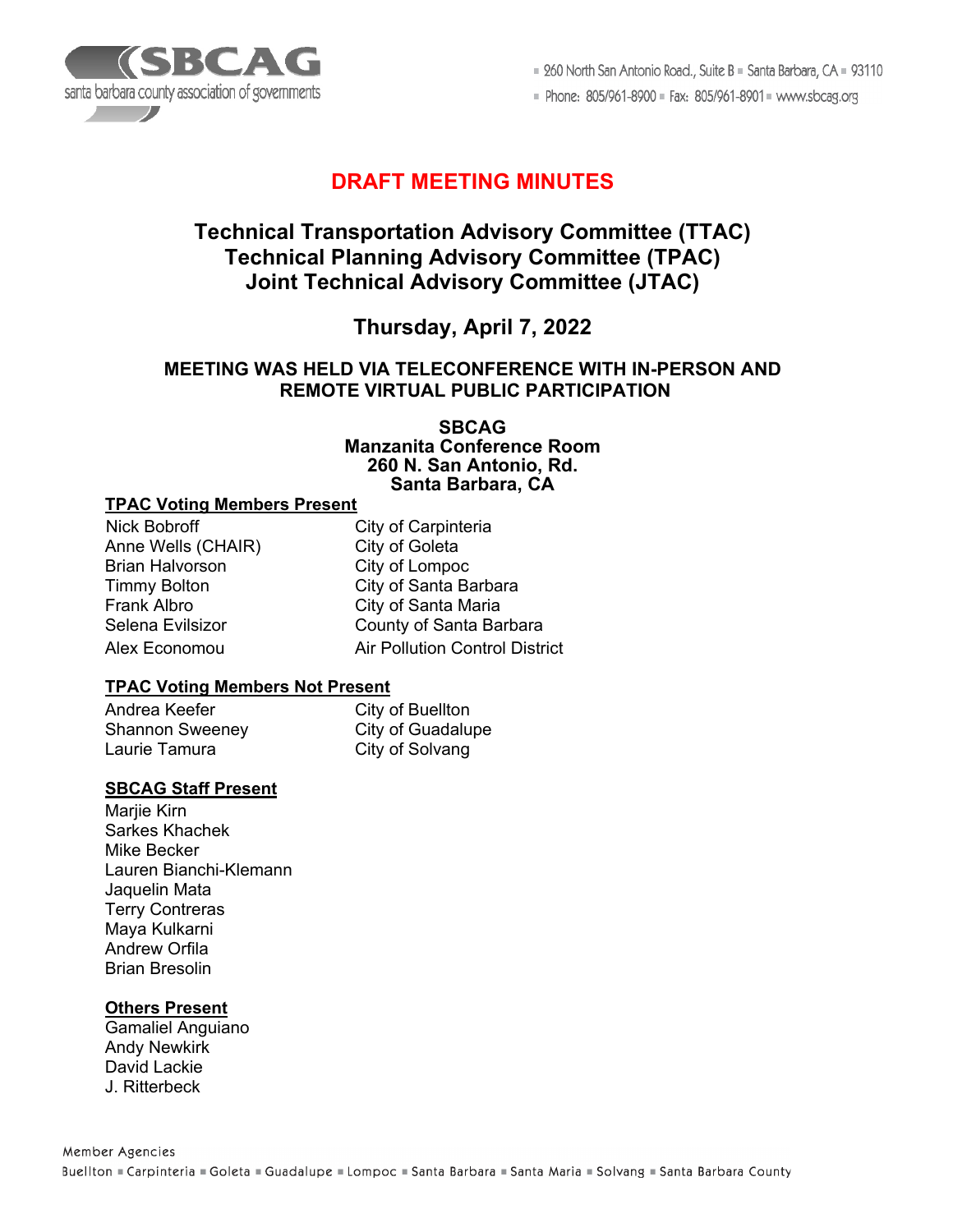### 1. CALL TO ORDER

Chair Wells called the meeting to order at 11:15 AM and initiated a roll call.

- 2. RECONSIDER THE CIRCUMSTANCES OF THE COVID-19 STATE OF EMERGENCY
	- *A. Reconsider the circumstances of the COVID-19 state of emergency;*
	- *B. Consider whether state or local officials continue to impose or recommend measures to promote social distancing;*
	- *C. Find that the SBCAG Board has reconsidered the circumstances of the state of emergency, and that State or local officials continue to impose or recommend measures to promote social distancing; and*
	- *D. Direct Staff to continue to notice and hold hearings as remote hearings consistent with Government Code § 54953(e)(3).*

Motion was made to approve staff recommendation.

Motion: Bolton Second: Evilsizor

Motion carried: 7-0

Yes: Bobroff, Wells, Halvorson, Bolton, Albro, Evilsizor, Economou No: None Abstention: None Absent: Keefer, Sweeney, Tamura

- 3. PUBLIC COMMENT Chair Wells asked for public comment and there was none.
- 4. APPROVAL OF TPAC MINUTES *Approve Minutes from the February 3, 2022 TPAC meeting.*

Motion was made to approve the February 3, 2022 TPAC Meeting.

Motion: Bolton Second: Economou

Motion carried: 7-0

Yes: Bobroff, Wells, Halvorson, Bolton, Albro, Evilsizor, Economou No: None Abstention: None Absent: Keefer, Sweeney, Tamura

- 5. TPAC ADVANCE CALENDAR *Receive Advance Calendar on future TPAC items*.
- 6. TPAC ANNOUNCEMENTS Receive announcements from SBCAG staff on items relevant to TPAC members.
- 7. AIRPORT LAND USE COMPATIBILITY PLANS *Receive an update on the progress of the Airport Land Use Compatibility Plan update process.*

Update only therefore no action was taken.